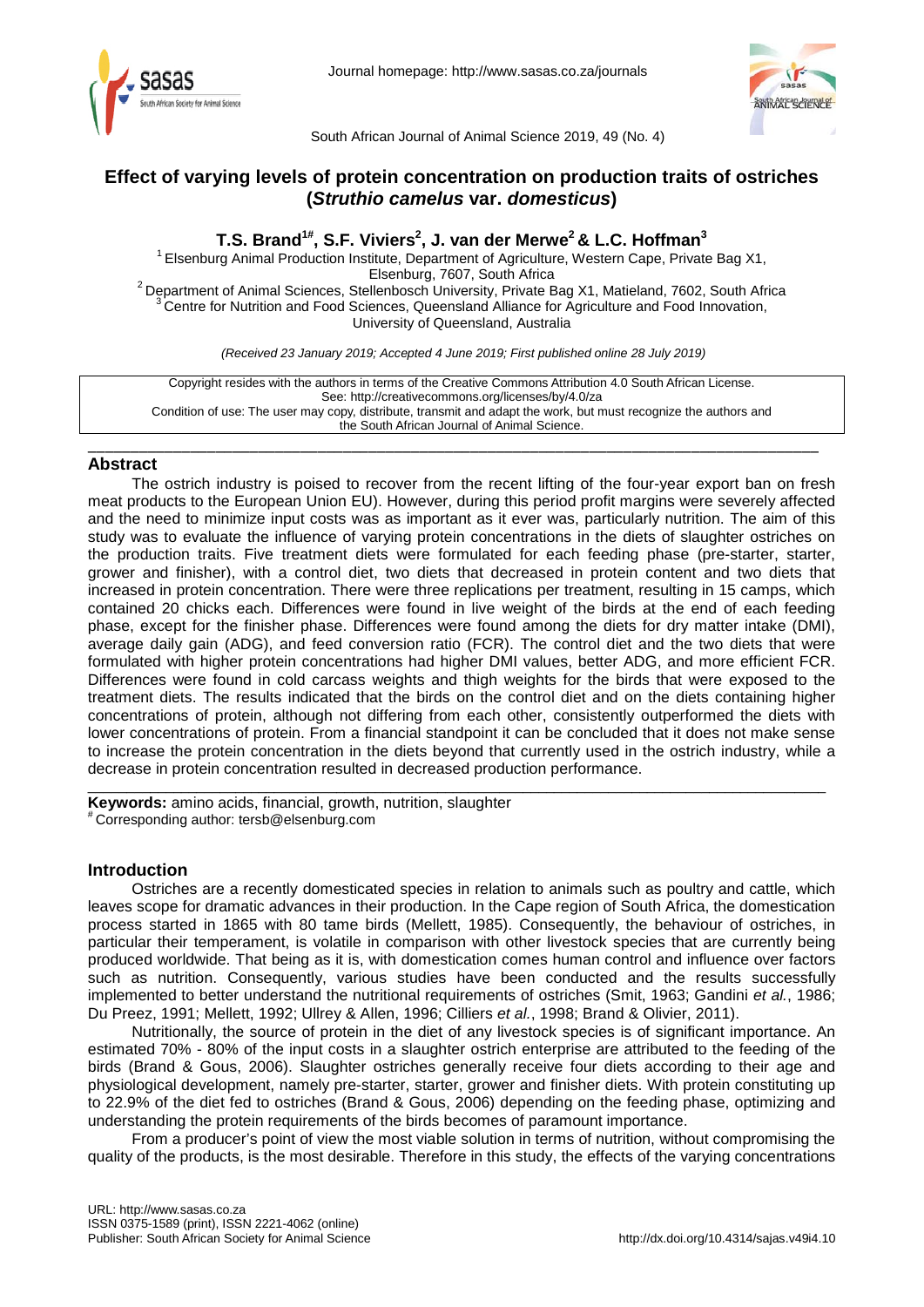of protein in the diets of slaughter ostriches were evaluated for dry matter intake (DMI), average daily gain (ADG) and feed conversion ratio (FCR). The resultant growth response was also analysed, with the impact on the slaughter parameters.

### **Materials and Methods**

This trial was conducted at Oudtshoorn Research Farm (situated 22˚20̓ E, 33˚58̓ S at an altitude of 307 m) in the Klein Karoo region of South Africa. The trial was structured with five treatments, including three replications per treatment. A total of 300 ostrich chicks were randomly assigned to the 15 separate groups, with each group containing 20 young growing chicks. The groups were kept in separate camps with adequate shelter and approximate dimensions of 20 m x 5 m, until they reached the age of 213 days. They were then transferred to larger camps of approximately 25 m x 25 m to accommodate their growth and prevent unnecessary damage to their skins that might be caused by overcrowded conditions.

The five groups received separate diets, which were formulated to contain various levels of essential amino acids with a specific profile (refer to protein level), namely diet 1 through diet 5. Diet 3 was formulated according to the optimization model developed by Gous & Brand (2008), and therefore acted as the control. Thus, in this trial the ostriches were fed according to standard practice, but with five treatments. The diets, which were formulated on a least cost basis, are presented in Tables 1 to 4. The chemical compositions of the diets are presented in Table 5, while the amino acid profiles are displayed in Table 6.

|                             | Diet number (% crude protein) |                            |                              |                 |              |  |  |  |
|-----------------------------|-------------------------------|----------------------------|------------------------------|-----------------|--------------|--|--|--|
| Raw materials (kg)          | (15.2%)                       | $\mathbf{2}$<br>$(17.1\%)$ | 3<br>$(19.0\%)$<br>(control) | 4<br>$(20.9\%)$ | 5<br>(22.8%) |  |  |  |
| Maize meal                  | 575.00                        | 550.00                     | 525.00                       | 500.00          | 475.00       |  |  |  |
| Soybean oilcake meal        | 105.40                        | 142.83                     | 180.25                       | 217.68          | 255.10       |  |  |  |
| Fishmeal                    | 50.00                         | 62.50                      | 75.00                        | 87.50           | 100.00       |  |  |  |
| Full fat soybean meal       | 50.00                         | 40.53                      | 31.05                        | 21.58           | 12.10        |  |  |  |
| <b>Bentonite</b>            | 25.00                         | 25.00                      | 25.00                        | 25.00           | 50.00        |  |  |  |
| Lucerne meal                | 50.00                         | 43.75                      | 37.50                        | 31.25           | 25.00        |  |  |  |
| Wheat bran                  | 43.70                         | 32.78                      | 21.85                        | 10.93           | 0.00         |  |  |  |
| Plant oil                   | 47.10                         | 45.48                      | 43.85                        | 42.23           | 40.60        |  |  |  |
| Monocalcium phosphate       | 24.00                         | 23.73                      | 23.45                        | 23.18           | 22.90        |  |  |  |
| Limestone                   | 13.00                         | 10.43                      | 7.85                         | 5.28            | 2.70         |  |  |  |
| Salt                        | 10.00                         | 10.00                      | 10.00                        | 10.00           | 10.00        |  |  |  |
| Synthetic lysine            | 1.80                          | 1.75                       | 1.70                         | 1.65            | 1.60         |  |  |  |
| Mineral and vitamin premix* | 5.00                          | 5.00                       | 5.00                         | 5.00            | 5.00         |  |  |  |

**Table 1** Composition of the five treatment diets (as fed basis) in the pre-starter phase of slaughter ostriches (kg/ton) fed from 0 to 79 days old

\*Refer to Annexure A in Viviers (2015) for the composition of the vitamin and mineral premix

As mentioned, the middle diet (Diet 3) served as the control diet. Diets 1 and 2 were formulated to contain 20% and 10%, respectively, less protein than the control. The protein content was increased by 10% and 20% in diets 4 and 5, respectively, from that of the control diet. The energy contents of the diets were kept constant to investigate the effects that dietary protein would have on the production parameters of ostriches.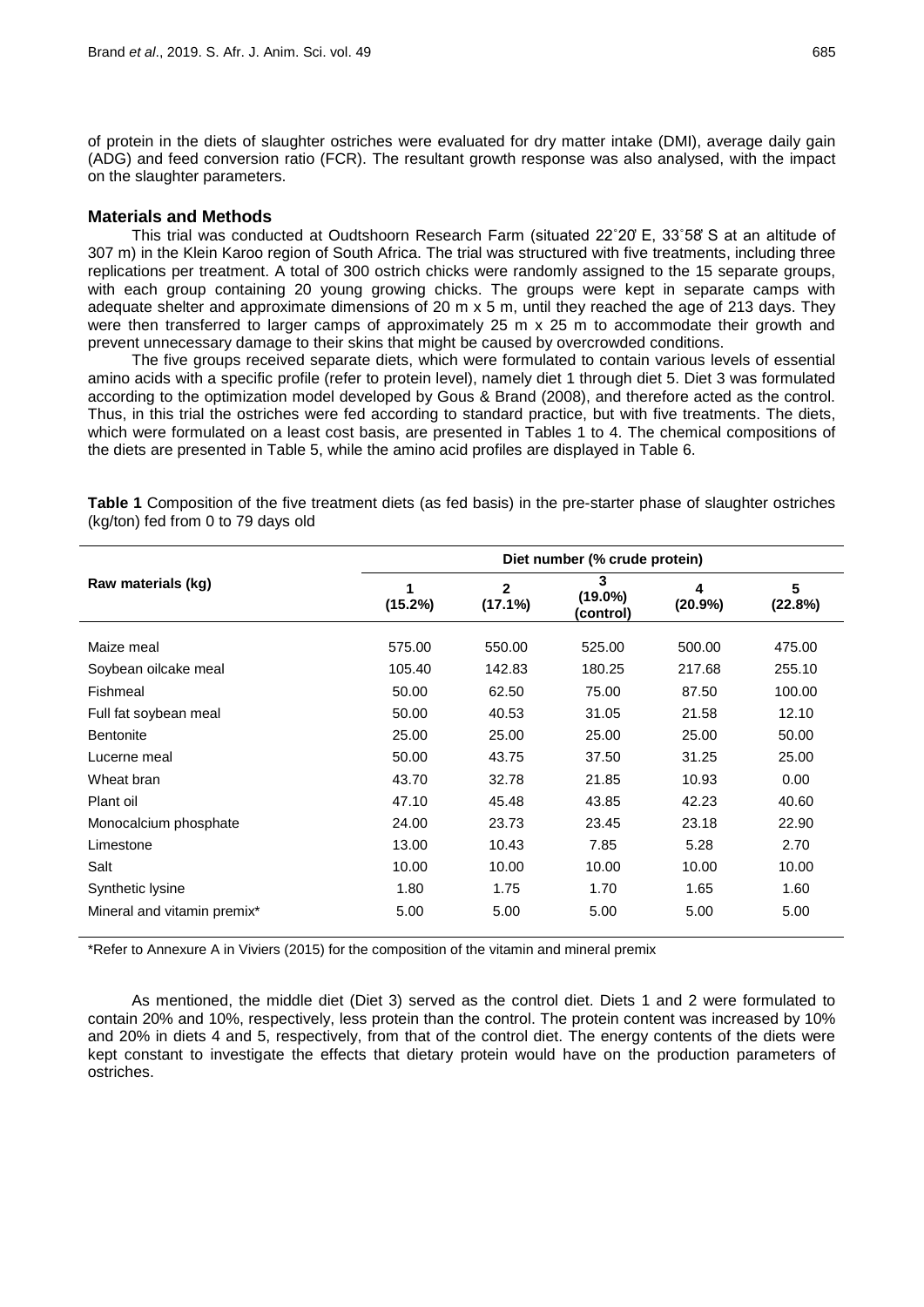|                             | Diet number (% crude protein) |                         |                           |              |              |  |  |  |  |
|-----------------------------|-------------------------------|-------------------------|---------------------------|--------------|--------------|--|--|--|--|
| Raw materials (kg)          | $(13.1\%)$                    | $\mathbf{2}$<br>(14.3%) | 3<br>(15.5%)<br>(control) | 4<br>(16.7%) | 5<br>(17.8%) |  |  |  |  |
| Maize meal                  | 544.60                        | 510.15                  | 475.70                    | 440.60       | 405.50       |  |  |  |  |
| Soybean oilcake meal        | 100.00                        | 132.50                  | 165.00                    | 198.00       | 231.00       |  |  |  |  |
| Lucerne meal                | 100.00                        | 100.00                  | 100.00                    | 100.00       | 100.00       |  |  |  |  |
| Wheat bran                  | 100.00                        | 100.00                  | 100.00                    | 100.00       | 100.00       |  |  |  |  |
| <b>Bentonite</b>            | 50.00                         | 50.00                   | 50.00                     | 50.00        | 50.00        |  |  |  |  |
| Molasses meal               | 40.00                         | 40.00                   | 40.00                     | 40.00        | 40.00        |  |  |  |  |
| Plant oils                  | 15.50                         | 17.75                   | 20.00                     | 22.50        | 25.00        |  |  |  |  |
| Monocalcium phosphate       | 10.60                         | 10.10                   | 9.60                      | 9.05         | 8.50         |  |  |  |  |
| Limestone                   | 22.00                         | 22.00                   | 22.00                     | 22.00        | 22.00        |  |  |  |  |
| Salt                        | 10.00                         | 10.00                   | 10.00                     | 10.00        | 10.00        |  |  |  |  |
| Synthetic lysine            | 2.30                          | 2.50                    | 2.70                      | 2.85         | 3.00         |  |  |  |  |
| Mineral and vitamin premix* | 5.00                          | 5.00                    | 5.00                      | 5.00         | 5.00         |  |  |  |  |

**Table 2** Composition of the five treatment diets (as fed basis) in the starter phase of slaughter ostriches (kg/ton) fed from 80 to 157 days old

\*Refer to Annexure A in Viviers (2015) for the composition of the vitamin and mineral premix.

**Table 3** Composition of the five treatment diets (as fed basis) in the grower phase of slaughter ostriches (kg/ton) fed from 158 to 241 days old

|                             | Diet number (% crude protein) |                          |                            |               |               |  |  |  |  |
|-----------------------------|-------------------------------|--------------------------|----------------------------|---------------|---------------|--|--|--|--|
| Raw materials (kg)          | 1<br>$(13.1\%)$               | $\mathbf{2}$<br>(13.28%) | 3<br>(14.25%)<br>(control) | 4<br>(15.23%) | 5<br>(16.20%) |  |  |  |  |
| Maize meal                  | 451.00                        | 432.00                   | 413.00                     | 393.50        | 374.00        |  |  |  |  |
| Soybean oilcake meal        | 37.90                         | 63.65                    | 89.40                      | 115.15        | 140.90        |  |  |  |  |
| Lucerne meal                | 444.87                        | 438.33                   | 431.78                     | 425.74        | 419.70        |  |  |  |  |
| Molasses meal               | 40.00                         | 40.00                    | 40.00                      | 40.00         | 40.00         |  |  |  |  |
| Monocalcium phosphate       | 18.30                         | 17.70                    | 17.10                      | 16.50         | 15.90         |  |  |  |  |
| Limestone                   | 6.00                          | 6.30                     | 6.60                       | 6.91          | 7.21          |  |  |  |  |
| Salt                        | 10.00                         | 10.00                    | 10.00                      | 10.00         | 10.00         |  |  |  |  |
| Synthetic lysine            | 1.25                          | 1.29                     | 1.32                       | 1.35          | 1.38          |  |  |  |  |
| Synthetic methionine        | 0.68                          | 0.74                     | 0.80                       | 0.86          | 0.91          |  |  |  |  |
| Mineral and vitamin premix* | 5.00                          | 5.00                     | 5.00                       | 5.00          | 5.00          |  |  |  |  |

\*Refer to Annexure A in Viviers (2015) for the composition of the vitamin and mineral premix

The ostriches were fed their diets ad libitum, and had free access to clean fresh water. They were weighed once weekly on the same day for the duration of the trial, and their live weights were recorded to determine ADG. Feed intake per camp was measured weekly by weighing back the refusals for the week and subtracting the value from the quantity of feed offered during the week. FCR per treatment was then calculated by dividing the DMI by the ADG. The protein efficiency ratio (PER) was determined by using the percentage of protein in the diet as a factor of the daily intake per bird to give the protein intake (PI) in kilogrammes per kilogram weight gain per bird. Therefore, the calculation that yielded the PER was taken as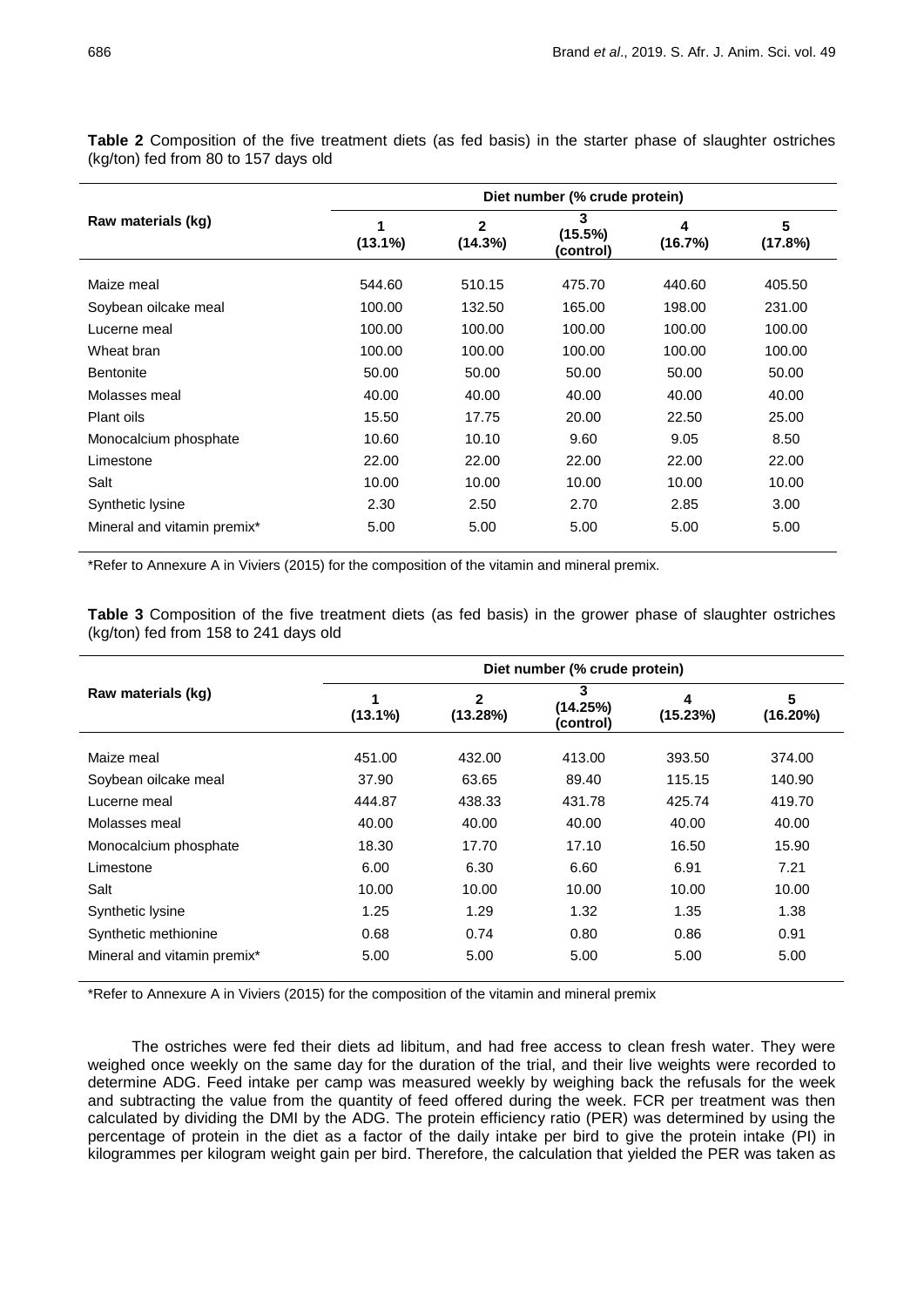the ADG of the birds divided by PI. Inclement weather resulted in the cancellation of three weighing sessions to prevent injury to the animals and the handlers. However, feed refusals could still be recorded.

**Table 4** Composition of the five treatment diets (as fed basis) in the finisher phase of slaughter ostriches (kg/ton) fed from 242 to 360 days old

|                              | Diet number (% crude protein) |                         |                           |                 |              |  |  |  |  |
|------------------------------|-------------------------------|-------------------------|---------------------------|-----------------|--------------|--|--|--|--|
| <b>Raw materials</b><br>(kg) | (11.8%)                       | $\mathbf{2}$<br>(12.2%) | 3<br>(12.6%)<br>(control) | 4<br>$(13.0\%)$ | 5<br>(13.4%) |  |  |  |  |
| Maize meal                   | 200.00                        | 200.00                  | 200.00                    | 200.00          | 200.00       |  |  |  |  |
| Soybean oilcake meal         | 0.00                          | 12.50                   | 25.00                     | 37.50           | 50.00        |  |  |  |  |
| Lucerne meal                 | 250.00                        | 250.00                  | 250.00                    | 250.00          | 250.00       |  |  |  |  |
| Wheat bran                   | 306.00                        | 293.00                  | 280.00                    | 266.90          | 253.90       |  |  |  |  |
| Oat bran                     | 97.00                         | 97.00                   | 97.00                     | 97.00           | 97.00        |  |  |  |  |
| Molasses meal                | 50.00                         | 50.00                   | 50.00                     | 50.00           | 50.00        |  |  |  |  |
| <b>Bentonite</b>             | 50.00                         | 50.00                   | 50.00                     | 50.00           | 50.00        |  |  |  |  |
| Monocalcium phosphate        | 20.40                         | 20.10                   | 19.90                     | 19.60           | 19.30        |  |  |  |  |
| Limestone                    | 10.70                         | 10.80                   | 10.90                     | 10.90           | 11.00        |  |  |  |  |
| Salt                         | 10.00                         | 10.00                   | 10.00                     | 10.00           | 10.00        |  |  |  |  |
| Synthetic lysine             | 0.30                          | 0.60                    | 1.00                      | 1.30            | 1.60         |  |  |  |  |
| Synthetic methionine         | 0.60                          | 1.00                    | 1.40                      | 1.80            | 2.20         |  |  |  |  |
| Mineral and vitamin premix*  | 5.00                          | 5.00                    | 5.00                      | 5.00            | 5.00         |  |  |  |  |

\*Refer to Annexure A in Viviers (2015) for the composition of the vitamin and mineral premix

At 12 months old, the birds were placed into a quarantine camp for 14 days, as specified by the European Union (EU) meat quality standards (Department of Agriculture, 2013). At this point the birds all received a standard diet, because the facilities that were available, namely one large quarantine camp, dictated the decision. The birds were also tested for strains of avian influenza (AI), which resulted in positive sera screening for the H5N2 and the H6N2 strains. This meant that the slaughter of the ostriches would not be permitted until the whole flock was free of the strains of the virus, and they were reassigned into their trial camps for a further six weeks, when they received the treatment diets once more. Consequently, the ostriches were placed in the quarantine camp again for the mandatory 14 days before slaughter. The ostriches were again tested for AI. After a negative result, permission was granted to slaughter the birds. At this point the birds had attained the age of 13.5 months.

The birds were transported to Mosstrich Abattoir in Mossel Bay, approximately 100 kilometres from the research farm, owing to limited availability at the nearby abattoir in Oudtshoorn. The live weight of each animal was recorded and standard slaughtering procedures were followed (Hoffman, 2012), with the use of The Divac Ostrich Stunning box<sup>®</sup>.

Warm carcass weights were recorded once skinning and evisceration had taken place, then the carcasses were moved to the cold storage facility. The cold carcass weights were only measured after 72 hours because the slaughter day was at the end of the working week. The ostrich carcass comprises only the neck, wings, chest and thighs of the bird. The cold carcass weight is used to determine the dressing percentage as a proportion of live weight at slaughter. The right thigh weight of each ostrich was recorded and multiplied by two to indicate the proportion of the total weight of the carcass.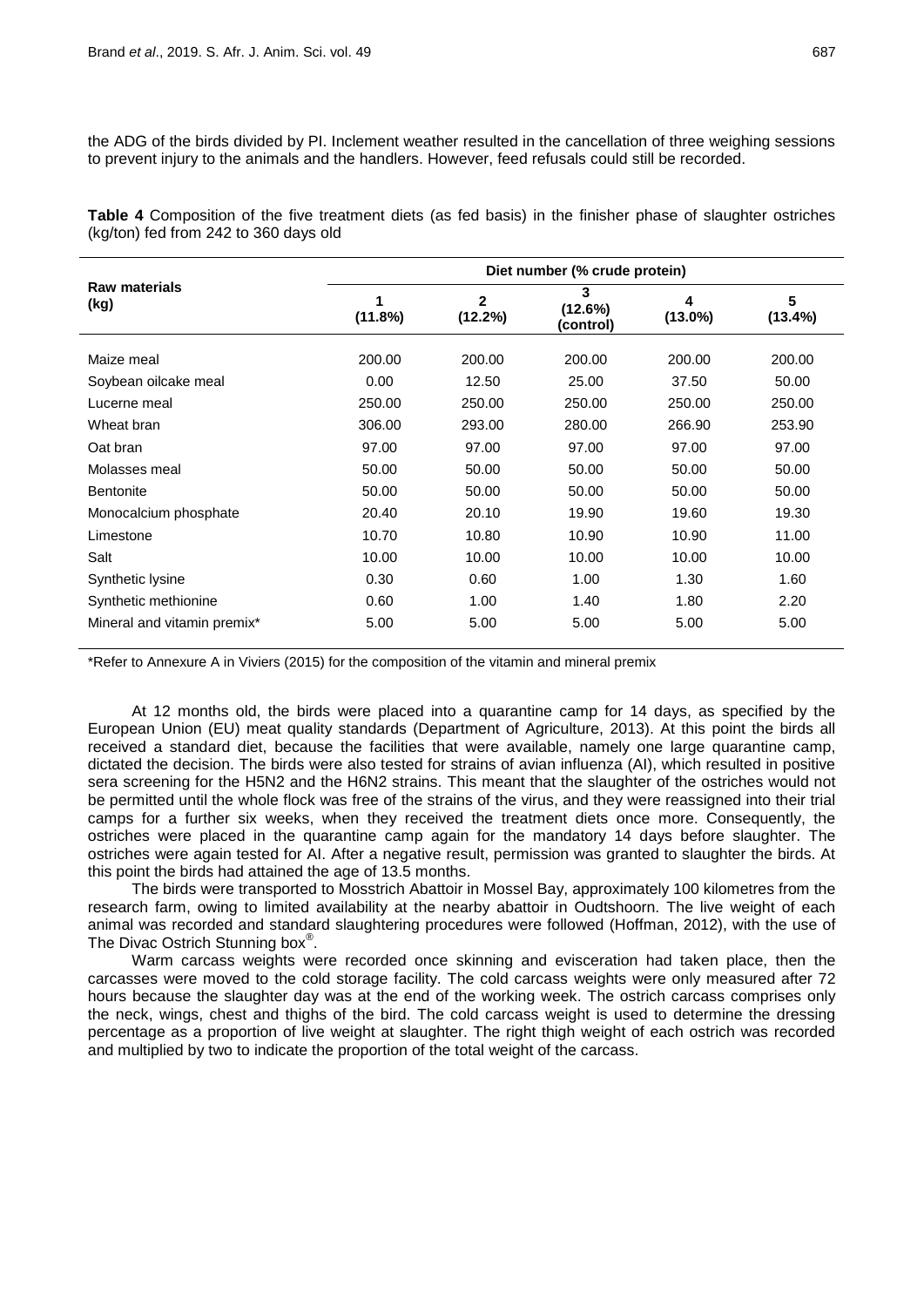|                      | Diet number |             |                    |       |                 |       |                |                |       |       |
|----------------------|-------------|-------------|--------------------|-------|-----------------|-------|----------------|----------------|-------|-------|
|                      |             |             | <b>Pre-starter</b> |       |                 |       | <b>Starter</b> |                |       |       |
|                      | 1           | $\mathbf 2$ | 3<br>(control)     | 4     | $5\phantom{.0}$ | 1     | $\mathbf 2$    | 3<br>(control) | 4     | 5     |
| <b>Nutrient</b>      |             |             |                    |       |                 |       |                |                |       |       |
| $ME1$ MJ/kg feed*    | 14.5        | 14.5        | 14.5               | 14.5  | 14.5            | 13.5  | 13.5           | 13.5           | 13.5  | 13.5  |
| Dry matter (g/kg)    | 903.1       | 902.9       | 902.7              | 902.5 | 902.3           | 898.0 | 898.2          | 898.4          | 898.6 | 898.8 |
| Crude protein(g/kg)  | 152.0       | 171.3       | 190.4              | 209.2 | 228.0           | 131.1 | 142.8          | 154.5          | 166.2 | 177.9 |
| Crude ash (g/kg)     | 24.9        | 25.3        | 25.8               | 26.2  | 26.6            | 23.8  | 23.4           | 22.9           | 22.5  | 22.0  |
| Crude fibre (g/kg)   | 40.4        | 40.9        | 41.4               | 41.9  | 42.3            | 55.5  | 57.1           | 58.6           | 60.2  | 61.7  |
| Ether extract (g/kg) | 84.0        | 80.4        | 76.7               | 73.0  | 69.5            | 45.5  | 46.8           | 48.1           | 49.4  | 50.7  |
| Calcium (g/kg)       | 12.0        | 12.0        | 12.0               | 12.0  | 12.0            | 12.0  | 12.0           | 12.0           | 12.0  | 12.0  |
| Phosphorus (g/kg)    | 6.00        | 6.00        | 6.00               | 6.00  | 6.00            | 6.00  | 6.00           | 6.00           | 6.00  | 6.00  |
| Amino acids          |             |             |                    |       |                 |       |                |                |       |       |
| Protein %            | 152.0       | 171.3       | 190.4              | 209.2 | 228.0           | 131.1 | 142.8          | 154.5          | 166.2 | 177.9 |
| Lysine               | 10.1        | 11.4        | 12.6               | 13.9  | 15.1            | 7.40  | 8.35           | 9.30           | 10.25 | 11.2  |
| Methionine           | 3.50        | 3.95        | 4.40               | 4.85  | 5.30            | 2.60  | 2.95           | 3.30           | 3.65  | 4.00  |
| Cysteine             | 1.00        | 1.10        | 1.20               | 1.30  | 1.40            | 0.80  | 0.90           | 1.00           | 1.10  | 1.20  |
| $TSAA^{2*}$          | 4.50        | 5.05        | 5.60               | 6.15  | 6.70            | 3.40  | 3.85           | 4.30           | 4.75  | 5.20  |
| Threonine            | 5.80        | 6.50        | 7.20               | 7.90  | 8.60            | 4.30  | 4.85           | 5.40           | 5.95  | 6.50  |
| Tryptophan           | 1.40        | 1.60        | 1.80               | 2.00  | 2.20            | 1.10  | 1.25           | 1.40           | 1.55  | 1.70  |
| Arginine             | 9.50        | 10.7        | 11.9               | 13.1  | 14.3            | 7.10  | 8.00           | 8.90           | 9.80  | 10.7  |

Table 5 Nutritional composition (as formulated basis) of experimental diets containing five levels of protein (diets 1, 2, 3, 4, and 5) fed to ostriches during the pre-starter (0 to 79 days) and starter (80 to 157 days) phases

\*As formulated<br><sup>1</sup>Metabolizable energy<br><sup>2</sup>Total sulphur containing amino acids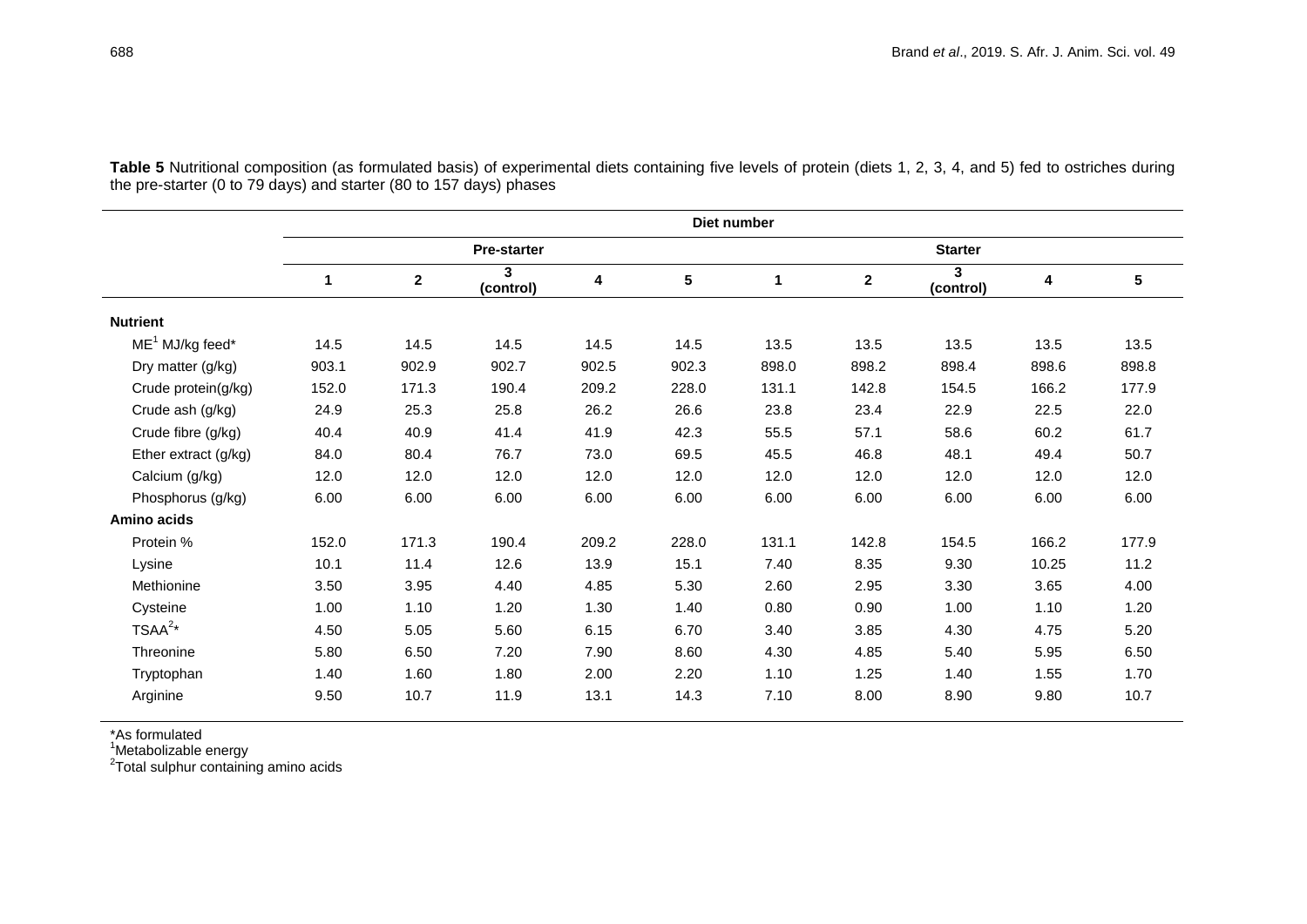|                      | Diet number |             |                |       |       |                 |              |                |       |       |
|----------------------|-------------|-------------|----------------|-------|-------|-----------------|--------------|----------------|-------|-------|
|                      |             |             | Grower         |       |       | <b>Finisher</b> |              |                |       |       |
|                      | 1           | $\mathbf 2$ | 3<br>(control) | 4     | 5     | 1               | $\mathbf{2}$ | 3<br>(control) | 4     | 5     |
| <b>Nutrient</b>      |             |             |                |       |       |                 |              |                |       |       |
| $ME1$ MJ/kg feed*    | 11.5        | 11.5        | 11.5           | 11.5  | 11.5  | 10.7            | 10.7         | 10.7           | 10.7  | 10.7  |
| Dry matter (g/kg)    | 909.4       | 909.1       | 908.9          | 908.6 | 908.5 | 908.3           | 908.4        | 908.5          | 908.6 | 908.6 |
| Crude protein (g/kg) | 123.5       | 133.1       | 142.7          | 152.3 | 161.9 | 117.7           | 121.9        | 126.0          | 130.1 | 134.1 |
| Crude ash (g/kg)     | 49.0        | 48.1        | 47.3           | 46.5  | 45.6  | 54.7            | 53.8         | 53.0           | 52.3  | 51.5  |
| Crude fibre (g/kg)   | 120.0       | 119.8       | 119.6          | 119.4 | 119.2 | 132.5           | 132.0        | 131.4          | 130.9 | 130.3 |
| Ether extract (g/kg) | 24.4        | 24.2        | 24.0           | 23.8  | 23.5  | 23.9            | 23.8         | 23.6           | 23.5  | 23.3  |
| Calcium (g/kg)       | 12.0        | 12.0        | 12.0           | 12.0  | 12.0  | 12.0            | 12.0         | 12.0           | 12.0  | 12.0  |
| Phosphorus (g/kg)    | 6.00        | 6.00        | 6.00           | 6.00  | 6.00  | 6.00            | 6.00         | 6.00           | 6.00  | 6.00  |
| Amino acids          |             |             |                |       |       |                 |              |                |       |       |
| Protein %            | 123.5       | 133.1       | 142.7          | 152.3 | 161.9 | 117.7           | 121.9        | 126.0          | 130.1 | 134.1 |
| Lysine               | 5.60        | 6.30        | 7.00           | 7.80  | 8.40  | 4.40            | 4.95         | 5.50           | 6.05  | 6.60  |
| Methionine           | 2.00        | 2.25        | 2.50           | 2.75  | 3.00  | 1.50            | 1.70         | 1.90           | 2.10  | 2.30  |
| Cysteine             | 0.70        | 0.80        | 0.90           | 1.00  | 1.10  | 1.50            | 1.55         | 1.60           | 1.65  | 1.70  |
| $TSAA^{2*}$          | 2.70        | 3.05        | 3.40           | 3.75  | 4.10  | 3.00            | 3.25         | 3.50           | 3.75  | 4.00  |
| Threonine            | 3.40        | 3.80        | 4.20           | 4.60  | 5.00  | 3.60            | 3.75         | 3.90           | 4.05  | 4.20  |
| Tryptophan           | 0.90        | 1.00        | 1.10           | 1.20  | 1.30  | 1.60            | 1.65         | 1.70           | 1.75  | 1.80  |
| Arginine             | 5.40        | 6.10        | 6.80           | 7.50  | 8.20  | 5.90            | 5.93         | 5.95           | 5.98  | 6.00  |

Table 6 Nutritional composition (as formulated basis) of experimental diets containing five levels of protein (diets 1, 2, 3, 4 and 5) fed to ostriches during the grower (158 to 241 days) and finisher (242 to 360 days) phases

\*As formulated

 $^{\rm 1}$ Metabolizable energy<br><sup>2</sup> Total sulphur containing amino acids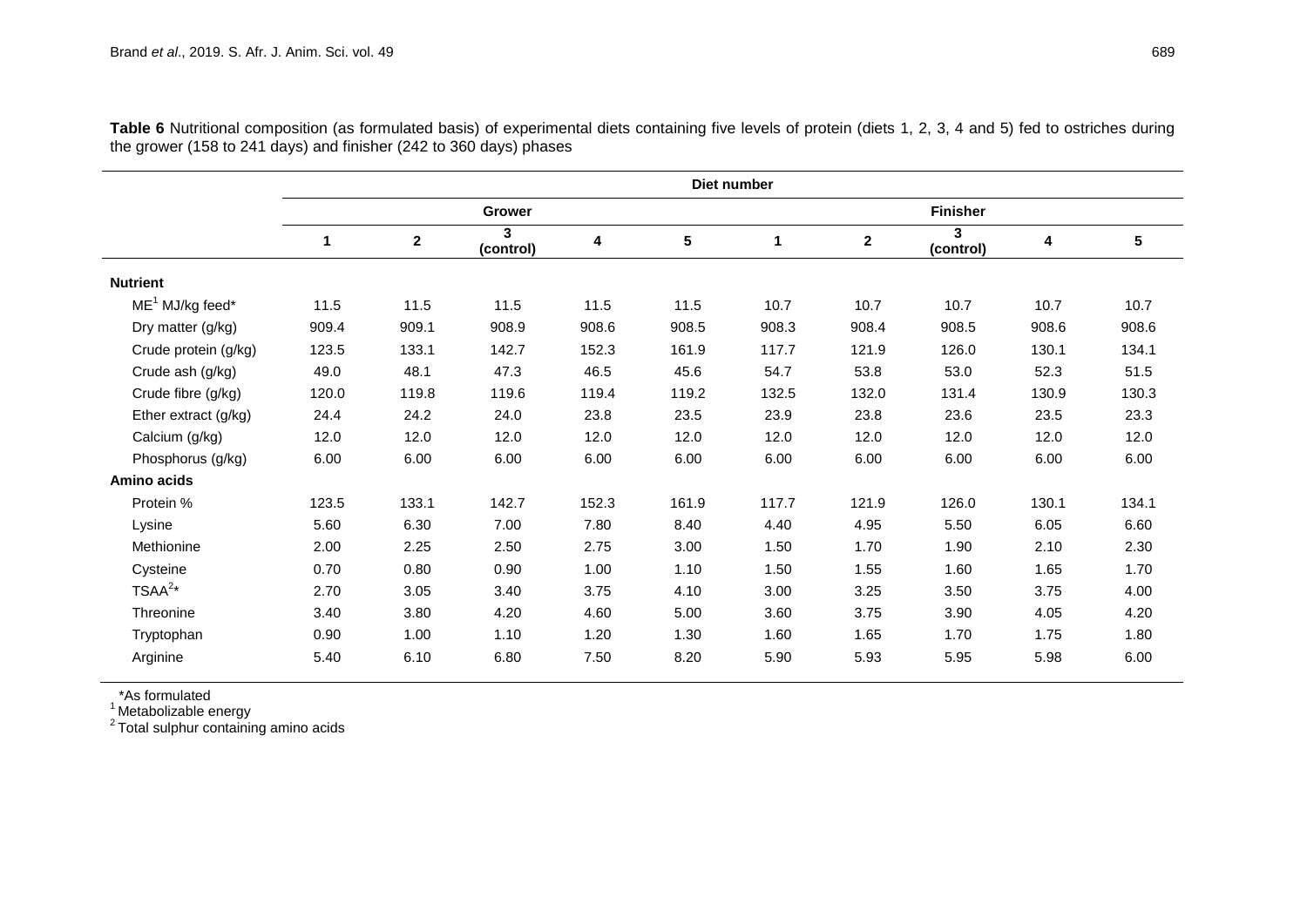Statistical analysis was done with SAS Enterprise Guide (version 9.2). A regression analysis was carried out per treatment diet over age to assess the weight gains by the birds. The Gompertz growth model was fitted to the curves of the diets and the slopes were compared to assess differences in weight gain using analysis of variance (ANOVA). In addition, regression was run per treatment over age within each feeding phase and the slopes were compared per physiological phase. In the pre-starter and starter phases a linear function was fitted to the data. In the grower phase, the Mitscherlich function (natural growth) was fitted over age, because of a severe drop in feed intake as the result of sickness in the flock, which was aggravated by clipping (standard operating procedures in a commercial flock) at 240 days old and the onset of winter, which affected their daily gains and therefore their overall bodyweight gains during this period. A linear function was then applied to the data in the finisher phase. ANOVAs were conducted on averages for the production parameters, namely DMI, ADG, FCR, and PER, because no distinct trends were observed in the slopes per treatment. One-way ANOVAs were done on the traits that were measured at slaughter, such as live weight, cold carcass weight, right thigh weight and dressing percentages to identify differences between treatments.

## **Results**

.

The diets were found to have an effect  $(P < 0.05)$  on all the production indicators in at least one of the four feeding phases (Table 7). Diet had an effect (*P* <0.05) on ADG in the pre-starter and starter phases. Diets 4 and 5 had the highest ADG in the pre-starter phase, while diet 1 had the lowest gains across the prestarter and starter phases. No differences (*P >*0.05) were found among the diets for ADG in the grower and finisher phases. However, over the whole trial, there were no differences (*P <*0.05) between treatments 3, 4 and 5, but these treatments were higher in ADG than diets 1 and 2 (*P* >0.05). Diets 1 and 2 also differed (*P <*0.05) between themselves.

|                | <b>Diet</b>        |                      |                         |                              |                         |  |  |
|----------------|--------------------|----------------------|-------------------------|------------------------------|-------------------------|--|--|
|                | 1                  | $\overline{2}$       | 3                       | 4                            | 5                       |  |  |
| All phases     | $1.43^a \pm 0.02$  | $1.51^a \pm 0.06$    | $1.65^b \pm 0.03$       | $1.64^b \pm 0.02$            | $1.68^b \pm 0.03$       |  |  |
| Pre-starter    | $0.40^a \pm 0.04$  | $0.42^a \pm 0.02$    | $0.48^{ab} \pm 0.02$    | $0.56^{bc} \pm 0.001$        | $0.61_c \pm 0.04$       |  |  |
| <b>Starter</b> | $1.06^a \pm 0.09$  | $1.32^b \pm 0.07$    | $1.46^b \pm 0.08$       | $1.50^b \pm 0.01$            | $1.46^b \pm 0.02$       |  |  |
| Grower         | $1.73^a \pm 0.06$  | $1.97^{ab} \pm 0.21$ | $2.32^b \pm 0.15$       | $2.26^b \pm 0.07$            | $2.27^b \pm 0.01$       |  |  |
| Finisher       | $2.29 \pm 0.02$    | $2.38 \pm 0.09$      | $2.45 \pm 0.07$         | $2.36 \pm 0.09$              | $2.40 \pm 0.06$         |  |  |
| All phases     | $259.4^a \pm 7.1$  | $298.9^{b}$ ± 1.4    | $340.4^c \pm 15.1$      | $346.9^{\circ} \pm 9.0$      | $344.9^{\circ} \pm 3.8$ |  |  |
| Pre-starter    | $137.2^a + 12.4$   | $171.7^{ab}$ ± 14.8  | $208.1^{bc}$ ± 12.7     | $243.4^{\text{cd}} \pm 11.9$ | $277.3^d \pm 6.9$       |  |  |
| <b>Starter</b> | $291.7^a \pm 17.1$ | $362.6^b \pm 18.7$   | $427.3^{\circ}$ ± 11.3  | $445.9^{\circ}$ ± 13.5       | $456.0^{\circ}$ ± 19.1  |  |  |
| Grower         | $428.4 \pm 21.8$   | $446.4 \pm 29.8$     | $456.0 \pm 12.6$        | $435.3 \pm 17.2$             | $415.6 \pm 11.5$        |  |  |
| Finisher       | $250.0 \pm 6.8$    | $296.0 \pm 27.7$     | $310.4 \pm 41.7$        | $309.4 \pm 43.3$             | $276.0 \pm 13.6$        |  |  |
| All phases     | $5.52^a \pm 0.06$  | $5.07^b \pm 0.21$    | $4.86^b \pm 0.12$       | $4.72^b \pm 0.18$            | $4.88^b \pm 0.04$       |  |  |
| Pre-starter    | $2.88^a \pm 0.04$  | $2.48^b \pm 0.10$    | $2.32^{bc} \pm 0.06$    | $2.33^{bc} \pm 0.14$         | $2.18^c \pm 0.08$       |  |  |
| <b>Starter</b> | $3.63^a \pm 0.12$  | $3.63^a \pm 0.06$    | $3.41^{ab} \pm 0.11$    | $3.36^{ab} \pm 0.08$         | $3.21^b \pm 0.18$       |  |  |
| Grower         | $4.04^a \pm 0.12$  | $4.40^{ab} \pm 0.30$ | $5.11^{bc}$ ± 0.36      | $5.20^{\circ} \pm 0.22$      | $5.46^{\circ} \pm 0.13$ |  |  |
| Finisher       | $9.17 \pm 0.22$    | $8.24 \pm 1.13$      | $8.14 \pm 0.93$         | $7.95 \pm 1.21$              | $8.74 \pm 0.37$         |  |  |
| Pre-starter    | $2.21 \pm 0.04$    | $2.30 \pm 0.12$      | $2.18 \pm 0.09$         | $2.04 \pm 0.13$              | $2.01 \pm 0.09$         |  |  |
| <b>Starter</b> | $2.12 \pm 0.09$    | $1.93 \pm 0.04$      | $1.92 \pm 0.08$         | $1.81 \pm 0.06$              | $1.78 \pm 0.10$         |  |  |
| Grower         | $2.01^a \pm 0.07$  | $1.73^b \pm 0.12$    | $1.41^{\circ} \pm 0.10$ | $1.27^{cd} \pm 0.05$         | $1.13^d \pm 0.02$       |  |  |
| Finisher       | $0.92 \pm 0.06$    | $1.05 \pm 0.13$      | $1.01 \pm 0.13$         | $1.08 \pm .0.19$             | $0.88 \pm 0.02$         |  |  |
|                | <b>Phase</b>       |                      |                         |                              |                         |  |  |

**Table 7** Least square means  $\pm$  standard error (LSM  $\pm$  SE) for the effect of dietary protein concentrations on the production traits of slaughter ostriches

a,b,c,d Row means with different superscripts differ significantly (*P* <0.05)

 $*PER = ADC$  divided by  $PI$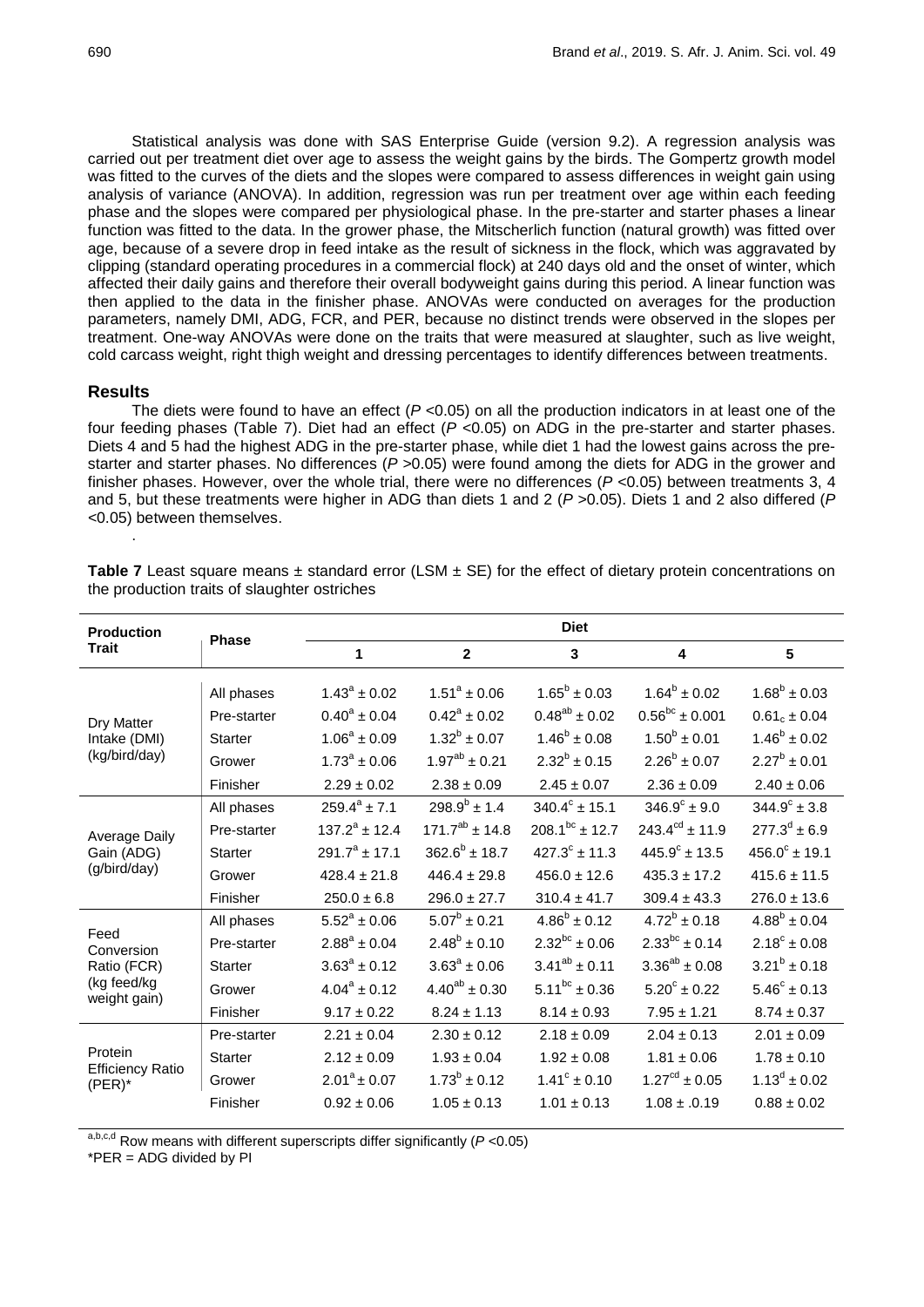Differences (*P <*0.05) in DMI were found among the diets over the trial, as well as in the pre-starter, starter and grower phases. No differences (*P >*0.05) were found in the finisher phase, as was the case for ADG. The ostriches on the high protein concentration diets (4 and 5), had the highest DMI in the pre-starter phase. Diet 3 did not differ (*P >*0.05) from diet 4, but diets 1 and 2 had lower intakes (*P <*0.05) than the other diets. For the starter phase, only Diet 1 differed (*P <*0.05) from the other diets, with the lowest intake. Diet 4 had the highest DMI. A similar pattern was evident in the grower phase, where birds from diet 1 had the lowest intake. Although diet 2 did not differ (*P >*0.05) from diet 1, all the other diets had significantly higher (*P <*0.05) intakes, with birds on diet 3 consuming the most feed. No differences (*P >*0.05) were found for DMI in the finisher phase among the treatments. However, ostriches fed diets 3, 4 and 5 had higher intake per day over the whole trial. They were higher (*P <*0.05) than those attained by birds fed diets 1 and 2.

Feed conversion ratio, expressed as kilogram feed required to realize a kilogram bodyweight gain, also differed (*P <*0.05) between diets for the pre-starter, starter and grower phases. No differences (*P >*0.05) were found between the diets in the finisher phase. In the pre-starter phase, there were no differences (*P >*0.05) between diets 3, 4 and 5, with FCRs of 2.32 ± 0.06, 2.33 ± 0.14 and 2.18 ± 0.08, respectively. Diet 2, with an FCR of 2.48 ± 0.10, did not differ (*P >*0.05) from diets 3 and 4, but differed (*P <*0.05) from diet 1. Birds fed diet 1 required the most feed  $(2.88 \pm 0.04 \text{ kg})$  to attain a unit of bodyweight gain of one kilogram. In the starter phase, diets 1 and 2 differed (*P <*0.05) from Diet 5, both with FCRs of 3.63, as opposed to 3.21 ± 0.18 for diet 5. Diets 3 and 4 did not differ from either of the other treatments, with FCRs of  $3.41 \pm 0.11$  and 3.36  $\pm$  0.08, respectively. Interestingly, in the grower phase, diets 1 (4.04  $\pm$  0.12) and 2 (4.40  $\pm$  0.30) attained lower FCR values than the other diets. Diet 1 differed (*P <*0.05) from diets 3 (5.11 ± 0.36), 4 (5.20 ± 0.22) and 5 (5.46 ± 0.13), while no differences (*P >*0.05) were found between diets 2 and 3. These findings contradict the general trends over the trial and in every other feeding phase. Similar to the other production measurements in the finisher phase, no differences (*P >*0.05) were found between the diets. Over the whole trial, however, birds fed diet 1 differed (*P <*0.05) from the rest of the birds with an FCR of 5.52 ± 0.06. Although not statistically different (*P >*0.05) from the remaining four diets, birds fed diet 4 had the lowest FCR of  $4.72 \pm 0.18$ .

Differences (*P <*0.05) were found in PER during the grower phase of the trial, but no differences (*P >*0.05) were found across the other feeding phases. Interestingly, in the grower phase, the PER values mirrored those in the same phase for FCR, with diet 1 (2.01  $\pm$  0.07) outperforming diet 2 (1.73  $\pm$  0.12), which had a higher PER value than the other three diets. Although the values for the PER decreased, and those for FCR increased in this example, the effect was the same because of the formula that is used to calculate PER, which is in effect an inverse of the FCR.

Regression models that were fitted over the four phases are presented in Table 8. At the end of the pre-starter phase, differences (*P <*0.05) were evident among the weights of the birds. No differences (*P >*0.05) were found between diets 1 and 2, but collectively they differed (*P <*0.05) from diets 3, 4 and 5. Diet 1 on average had the lightest group of birds at 12.6  $\pm$  1.50 kg each, whereas birds that received diet 5 were the heaviest at  $22.8 \pm 0.74$  kg.

At the end of the starter phase, differences (*P <*0.05) were evident between birds fed diets 1 (35.9 ± 2.39 kg) and 2 (45.7  $\pm$  3.42 kg). Although diets 3 (55.5  $\pm$  1.47 kg), 4 (56.0  $\pm$  2.46 kg), and 5 (58.2  $\pm$  1.23 kg) did not differ (*P >*0.05) from one other, collectively they had significantly higher (*P <*0.05) weights than the other two diets at the end of the phase.

The results from the grower phase mirrored those observed during the pre-starter phase. Diets 1 (58.0 ± 2.05 kg) and 2 (63.3 ± 4.08 kg) did not differ (*P >*0.05) from each other, but together they differed (*P <*0.05) from diets 3, 4 and 5, which had average weights of  $73.6 \pm 1.85$  kg,  $76.3 \pm 3.26$  kg and  $74.1 \pm 1.51$  kg, respectively. Diets 3, 4 and 5 three diets did not differ (*P >*0.05) from one another.

Finally, in the finisher phase, no differences (*P >*0.05) were found between the treatments for the average weight of the birds at the end of this phase (Table 8).

Gompertz growth curves were fitted to the data over the feeding period (Figure 1).The growth measurements of a (maximum weight), b (rate of maturing parameter) and c (age of maximum growth) are presented for all of the treatment diets in Table 9. There were no differences for the a-values. However, differences were found in the b and c estimates. Birds fed diet 1 had the lowest estimates in terms of the value for the rate of maturing ( $b = 0.009$ ), because they reached their maximum growth at 167 days old. There were no differences among the other treatment diets, but diet 5 had the highest rate of maturing ( $b =$ 0.012), which reflected in those birds that reached a (predicted) maximum age of growth in the least number of days (121 days) after the start of the trial (Table 9).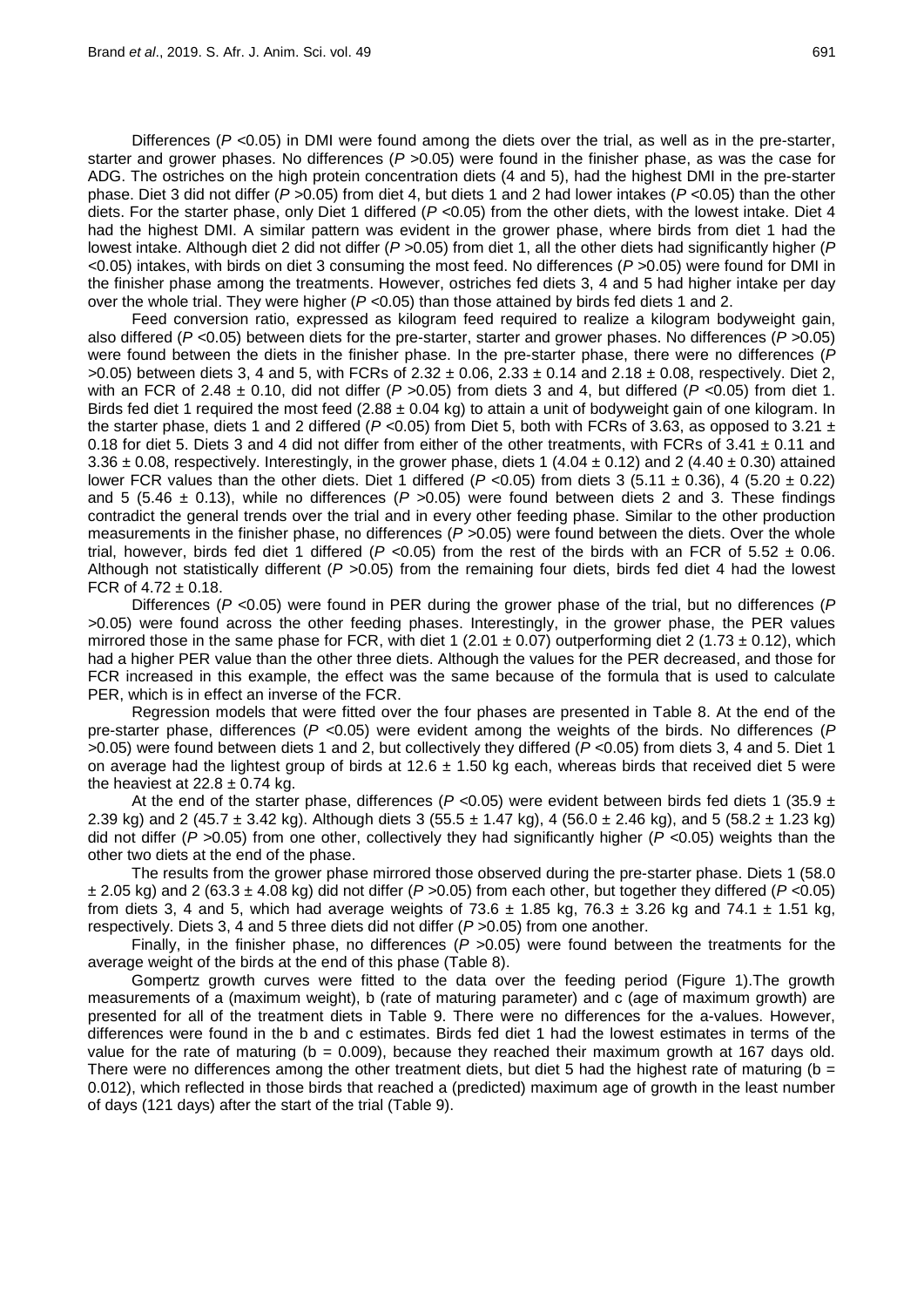|                               | <b>Diets</b>                                          |                       |                                                 |                   |                       |                       |  |  |
|-------------------------------|-------------------------------------------------------|-----------------------|-------------------------------------------------|-------------------|-----------------------|-----------------------|--|--|
| Dietary phase                 | <b>Function fitted</b>                                | 1                     | $\mathbf{2}$                                    | 3                 | 4                     | 5                     |  |  |
| Pre-starter (0<br>to 79 days) | Exponential<br>$BW = a \exp(b \cdot x)$               | $12.6^a \pm 1.50$     | $14.4^a \pm 2.34$                               | $20.4^b \pm 1.38$ | $20.4^b \pm 1.60$     | $22.8^b + 0.74$       |  |  |
| Starter (80 to<br>$157$ days) | Linear<br>$BW = a + (b.x)$                            | $35.9^{\circ} + 2.39$ | $45.7^{\circ} \pm 3.42$ $55.5^{\circ} \pm 1.47$ |                   | $56.0^{\circ}$ ± 2.46 | $58.2^{\circ}$ ± 1.23 |  |  |
| Grower (158 to<br>$241$ days) | <b>Mitscherlich</b><br>BW.<br>$= a + b(1 - exp(c.x))$ | $58.0^a \pm 2.05$     | $63.3^{\circ} \pm 4.08$                         | $73.6^b \pm 1.85$ | $76.3^b \pm 3.26$     | $74.1^b \pm 1.51$     |  |  |
| Finisher (242 to<br>360 days) | Linear<br>$BW = a + (b.x)$                            | $101.9 \pm 5.10$      | $97.3 \pm 3.12$                                 | $104.7 \pm 3.92$  | $105.7 \pm 3.12$      | $102.7 \pm 3.32$      |  |  |

Table 8 Least square means ± standard error (LSM ± SE) for the effect of dietary protein concentrations on phase by phase weight of slaughter ostriches with the fitted functions

a,b Row means with different superscripts differ significantly (*P* <0.05)

BW: live weight; a: mature BW in kg; b, c: parameter specific for each function



**Figure 1** Gompertz growth curves fitted to ostriches body weight increase over time per treatment diet a) maximum weight, kg, b) rate of maturing parameter, and c) age of maximum growth, days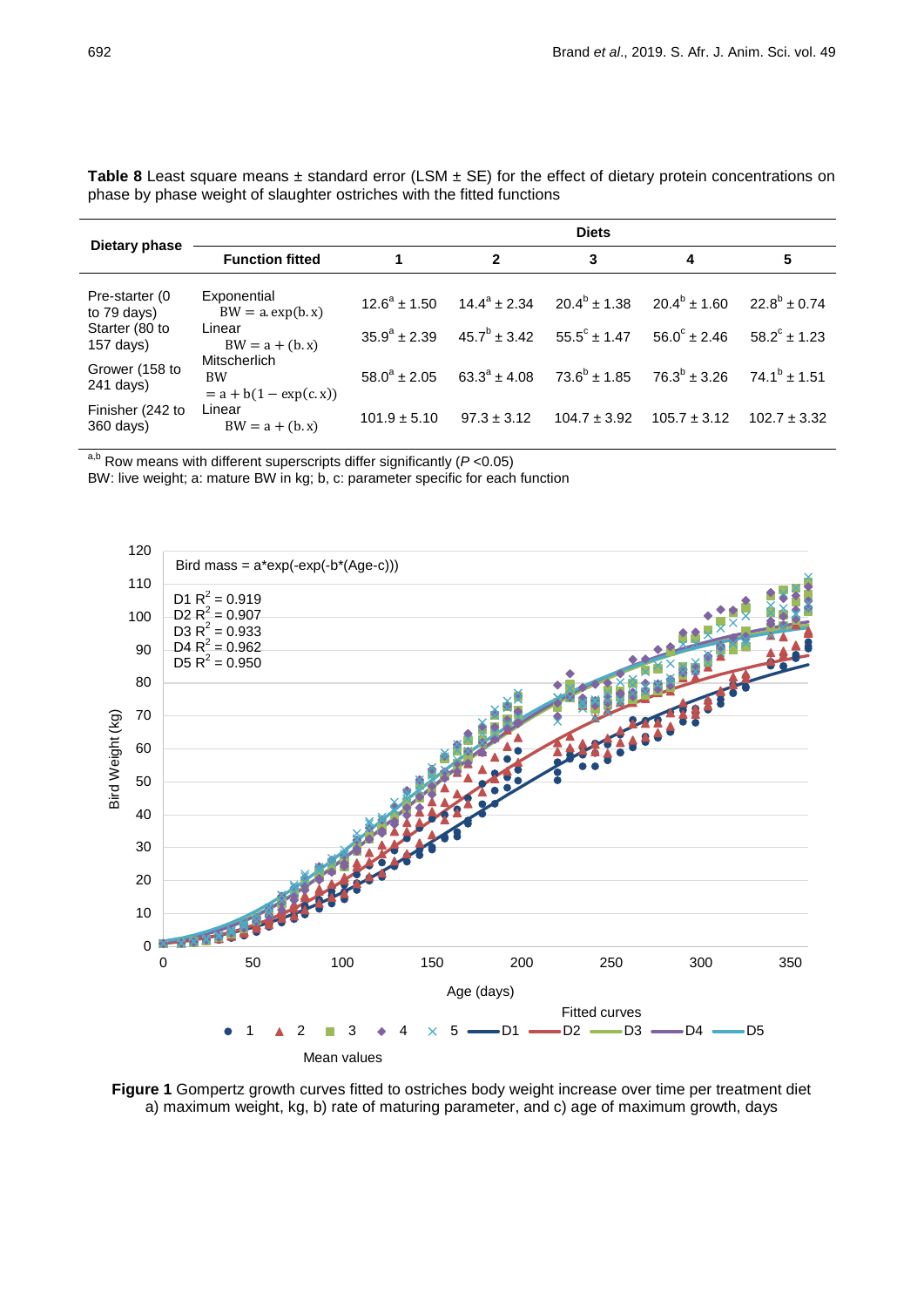|             |                  | <b>Gompertz model parameters</b> |                    |       |  |  |  |  |  |
|-------------|------------------|----------------------------------|--------------------|-------|--|--|--|--|--|
| <b>Diet</b> | a                | b                                | c                  | $R^2$ |  |  |  |  |  |
|             | $101.9 \pm 5.10$ | $0.009^a \pm 0.0007$             | $167^a \pm 12.14$  | 0.919 |  |  |  |  |  |
| 2           | $97.3 \pm 3.12$  | $0.011^{ab} \pm 0.0010$          | $143^{ab}$ ± 10.77 | 0.907 |  |  |  |  |  |
| 3           | $104.7 \pm 3.92$ | $0.011^b \pm 0.0002$             | $128^b \pm 2.86$   | 0.933 |  |  |  |  |  |
| 4           | $105.7 \pm 3.14$ | $0.012^b \pm 0.0002$             | $128^b \pm 1.86$   | 0.962 |  |  |  |  |  |
| 5           | $102.7 \pm 4.05$ | $0.012^b \pm 0.0008$             | $121^b \pm 3.32$   | 0.950 |  |  |  |  |  |
|             |                  |                                  |                    |       |  |  |  |  |  |

**Table 9** Growth parameters ± standard error (S.E) of slaughter ostriches fed diets containing different levels of protein (diets 1, 2, 3, 4 and 5) as predicted by the Gompertz growth curve

a,b Column means with different superscripts differ significantly (*P* <0.05)

a: maximum weight (kg), b: rate of maturing parameter, c: age of maximum growth (days)

Differences (*P <*0.05) were found between the treatments when average live weight at slaughter was considered (Table 10). Diets 1 (91.4  $\pm$  1.37 kg) and 2 (96.8  $\pm$  0.38 kg) had the lightest birds, while diets 3 (106.5 ± 2.23 kg), 4 (102.1 ± 1.46 kg) and 5 (104.4 ± 2.55 kg) did not differ (*P >*0.05. Diets 2 and 4 did not differ (*P >*0.05) from each other. These differences logically filtered down to the cold carcass weights, with diets 3, 4 and 5 having the highest weights of  $51.6 \pm 0.81$  kg,  $50.6 \pm 0.66$  kg and  $52.0 \pm 0.65$  kg, respectively, which did not differ (*P <*0.05). Birds fed diet 2 had lighter carcasses (47.0 ± 0.27 kg), which differed (*P <*0.05) from the three treatments above and diet 1, with the lightest carcasses at  $44.5 \pm 0.62$  kg. The right thigh weight from each bird was weighed, and differences (*P <*0.05) were again evident, which corresponded with the live weights and cold carcass weights of the birds. Diet 1 (16.2  $\pm$  0.11 kg) had the lightest thigh weights, differing (*P <*0.05) from diet 2 (17.2 ± 0.14 kg), which was different (*P <*0.05) from diets 3, 4 and 5. Diets 3, 4 and 5 had right thigh weights that measured  $18.8 \pm 0.34$  kg,  $18.6 \pm 0.24$  kg, and  $19.2 \pm 0.29$  kg, respectively.

No differences (*P >*0.05) were found among treatments in dressing percentages (Table 10). The right thigh weights were multiplied by two to give the weight of the two thighs together, from which the percentage of the thigh weights as a whole of the carcass weight was calculated. No differences (*P <*0.05) were found among the treatments (~73%).

| <b>Slaughter traits</b>                | <b>Diets</b>      |                      |                          |                         |                          |  |  |  |
|----------------------------------------|-------------------|----------------------|--------------------------|-------------------------|--------------------------|--|--|--|
|                                        |                   | $\mathbf{z}$         | 3                        | 4                       | 5                        |  |  |  |
| Live weight (kg)                       | $91.4^a + 1.37$   | $96.8^{ab} \pm 0.38$ | $106.5^{\circ} \pm 2.23$ | $102.1^{bc}$ ± 1.46     | $104.4^{\circ} \pm 2.55$ |  |  |  |
| Cold carcass (kg)                      | $44.5^a \pm 0.62$ | $47.0^b \pm 0.27$    | $51.6^{\circ} \pm 0.81$  | $50.6^{\circ} \pm 0.66$ | $52.0^{\circ}$ ± 0.65    |  |  |  |
| Dressing percentage (%)                | $49.20 \pm 0.25$  | $48.74 \pm 0.64$     | $48.80 \pm 0.37$         | $49.64 \pm 0.39$        | $49.90 \pm 0.64$         |  |  |  |
| Right thigh weight (kg)                | $16.2^a + 0.11$   | $17.2^b \pm 0.14$    | $18.8^{\circ} \pm 0.34$  | $18.6^{\circ} \pm 0.24$ | $19.2^{\circ} \pm 0.29$  |  |  |  |
| Thigh (both) percentage of carcass (%) | $73.02 \pm 0.28$  | $73.02 \pm 0.15$     | $73.05 \pm 0.23$         | $73.27 \pm 0.23$        | $73.11 \pm 0.13$         |  |  |  |

**Table 10** Least square means  $\pm$  standard error (LSM  $\pm$  SE) for the effect of dietary protein concentrations on slaughter traits for slaughter ostriches

a,b,c Row means with different superscripts differ significantly (*P* <0.05)

## **Discussion**

During the pre-starter phase, the ADGs by the chicks that received diet 5 (228 g protein/kg feed) were more than double those achieved by the chicks fed diet 1 (152 g protein/kg feed). This supports findings by Gandini *et al.* (1986), who found superior growth in the pre-starter phase, if protein that ranged from 160 g/kg to 180 g/kg feed, was present in the diet. However, more recent work by Carstens (2013) found no differences in ADG for the three treatment groups (168 g protein/kg feed, 202.8 g protein/kg feed and 234.8 g protein/kg feed) that were used in the pre-starter phase. Brand *et al.* (2005) found that given the free choice of diet, slaughter ostriches preferred the one that contained the highest protein concentration.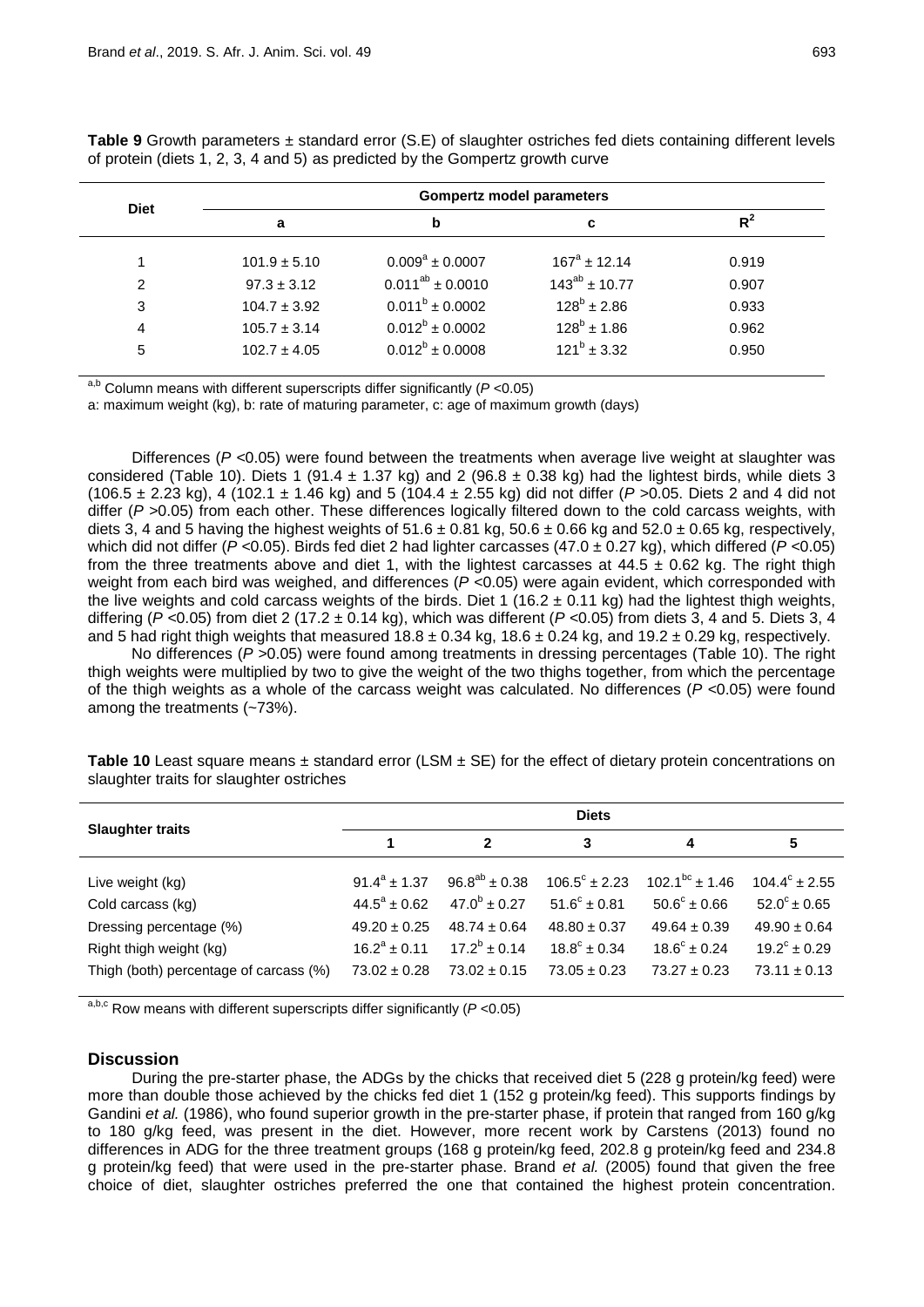Therefore, although the aims of the work by Brand *et al.* (2005) differ from this study, the underlying principle of increased intake by birds with access to higher protein levels was the same. An increased intake thus translates into increased ADGs, which was the case in this study.

During the starter phase, only diet 1 differed from the other treatment diets from a DMI point of view. Interestingly, though, diets 3, 4 and 5 had higher ADGs throughout this period, although their intakes did not differ from each other and diet 2. This was a consequence of decreased FCR in birds fed diets 3, 4 and 5, compared with diets 1 and 2. Aganga *et al.* (2003) suggested that protein levels ranging from 170 to 200 g/kg of feed should be used in the starter diet of ostriches. In this study, only diet 5 met those specifications with 178 g/kg feed. Although diet 5 yielded higher gains per day per bird and FCR was below that acquired by diets 1 (131 g protein/kg feed) and 2 (143 g protein/kg feed), there were no differences in these parameters between diets 3 (155 g protein/kg feed), 4 (167 g protein/kg feed) and 5. Therefore, it is possible that those specifications were higher than necessary, and more costly from a financial standpoint to manufacture such diets. This theory seems to be supported by lower levels of protein in starter diets in various studies (Brand *et al.*, 2000; Ahmed *et al.*, 2009; Carstens, 2013).

Glatz *et al.* (2008) found that birds in the grower phase that were fed on a lower protein concentration (126 g/kg feed) outperformed those that were fed a high protein concentration (143 g/kg feed) in DMI and ADG. The results in this study are contradictory, as no differences were found among the treatments for ADG. However, differences were found for DMI, with the higher levels of protein (diets 2, 3, 4 and 5) resulting in birds consuming more feed per day than those subjected to the lowest protein level (diet 1). The FCR results for the grower phase indicate that birds fed diets 1 and 2 were more efficient at converting feed to body mass, which was unexpected and different from the trend across the other phases. On the other hand, it explains how with decreased intake per bird, those in diets 1 and 2 managed to achieve the same daily gains as those birds that consumed more feed in the other three diets. These results were confirmed when the PER values were considered, which displayed a similar trend. The results for this phase may also have been affected by an extended period of decreased intakes and therefore of weight gains across all the camps. The onset of the cold winter weather, and managerial plucking may have contributed, but in all likelihood it was a common disease that affected the whole flock.

In the finisher phase, no differences were found among the treatments for the three production parameters that were measured in this trial. This may be because of the characteristic plateau that is observed in normal growth curves associated with slaughter ostriches at this stage (Cooper & Mahroze, 2004), as indicated by the Gompertz growth curves in Figure 1.

If DMI is broken down into phases, it is interesting to note the increase in feed intake in general throughout. This was expected because of the increased requirements by the birds as growth proceeded and gains in bodyweight were realised. Consequently, the maintenance requirement increased as the birds grew, therefore more nutrients would be needed, in addition to those for bodily functions for production (meat, skin and feathers). With regard to the ADG between phases of the trial, the grower phase yielded the best gains. These results support those produced by Carstens (2013), who found that daily gains increased from pre-starter through the grower phases, then decreased in the finisher phase. Kritzinger (2011) displayed the results in the form of a graph that described the allometry of growth of slaughter ostriches, which was supported by the results in this study.

With regard to FCR values over the course of the trial, a clear trend was seen, which indicated higher feed intake with increase in age and body weight. From a producer's viewpoint, therefore, it is paramount to ensure an optimal slaughter age when the growth rate of the birds decreases beyond a certain point, rendering continued feeding unviable.

With the aid of the Gompertz growth curves and parameter estimates made by the model, an educated reference to this point in the growth of the ostriches can be predicted accurately. Although no differences were predicted in the final weights of the ostriches at slaughter, differences were observed in the growth rates of the birds that were exposed to the diets. Birds that were subjected to higher levels of protein in their diets achieved faster growth rates and reached their maximum growth rate at a younger age than those with protein levels in their diet that were lower than those predicted as optimal by Brand (2006). A possible explanation for the birds that were fed lower protein concentrations yet managed to attain predicted slaughter weights that were not significantly different from those on higher protein feeds may be attributed to the phenomenon of compensatory growth. Strictly speaking, compensatory growth is said to occur when the plane of nutrition is increased beyond the current plane at the time of feeding (Lawrence & Fowler, 2002). This may have taken place when the feeding phase changed from grower to finisher at 242 days old. While no differences were found in predicted final bodyweights that were estimated by regression, differences were found between the treatments for average bodyweight of the birds at slaughter. These differences filtered down, as expected, to the cold carcass weights, which can lose 3% - 5% of their warm carcass weight in the first 24 hours of chilling (Rentfrow, 2010). Interestingly, the dressing percentages did not differ in this trial,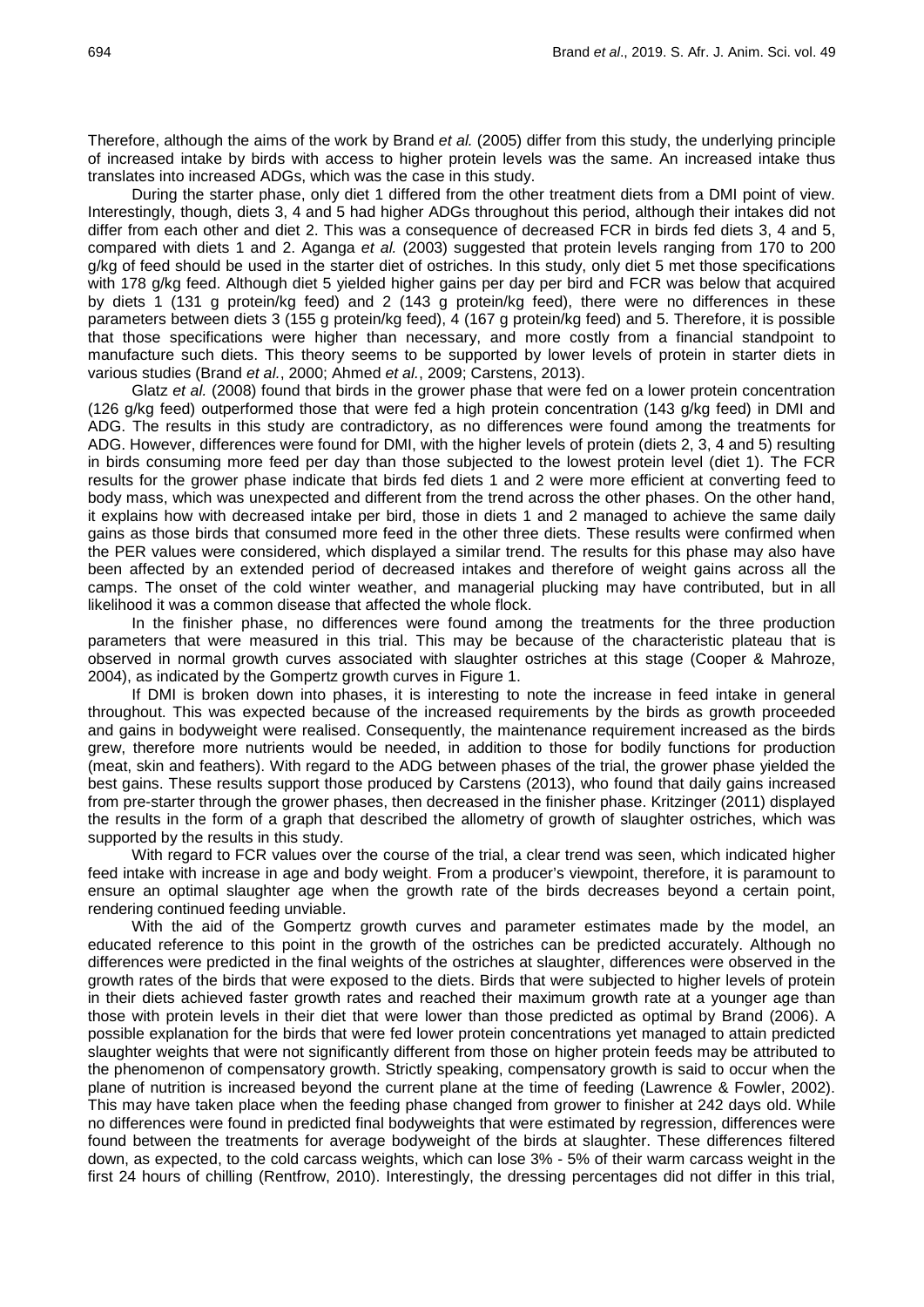which supports the results from other studies by Brand *et al.* (2004), Hoffman *et al.* (2008) and Carstens (2013). Generally, the results produced in this study tend to support the assumption that predicted values in terms of protein in ostrich diets are relatively optimal. With diet 3 in this study being formulated in accordance with the specifications predicted by the model proposed by Gous & Brand (2008), the findings back this assumption.

## **Conclusion**

Levels of protein below the middle concentration, which was used as a control, yielded decreased production performance by the ostriches, because the quantities of proteins and amino acids in their diets were inadequate. On the other hand, an increase in the protein concentrations above the control diet did not generally yield a significant increase in performance. Therefore, it would be recommended that an increase in protein levels in the diets of slaughter ostriches above the middle diet should not be practised.

#### **Acknowledgements**

Acknowledgements are hereby made to the Western Cape Department of Agriculture for joint funding of the study, and their personnel. In addition, the Western Cape Agricultural Research Trust are thanked for joint funding of the study.This manuscript was summarized from Swys Francios Viviers's master's thesis.

#### **Authors' Contributions**

Concept and design: TSB; data collection and analysis: SFV; drafting of paper: JvdM; critical revision and final approval of version to be published: LCH. All the authors made substantial contributions to conception and design, acquisition of data, and analysis and interpretation of data. All the authors have seen and approved the manuscript being submitted.

#### **Conflict of Interest Declaration**

The authors certify that they have no affiliations with or involvement in any organization or entity with financial or non-financial interest in the subject matter and materials discussed in this manuscript.

#### **References**

Aganga, A., Aganga, A. & Omphile, U., 2003. Ostrich feeding and nutrition. Pakistan J. Nutr. 2, 60-67.

- Ahmed, E., Azahan, E. & Mahat, N., 2009. Effects of dietary protein level on growth and protein intake of young growing ostriches *(Struthio camelus).* 3rd International Conference on Animal Nutrition (ICAN): Enhancing Feed Utilization through Technology, Hotel Equatorial Bangi, Malaysia.
- Brand, T.S., 2006. Ostrich nutrition guidelines. In: P. Jorgensen (ed). Ostrich Manual. Western Cape Department of Agriculture, South African Ostrich Business Chamber, Elsenburg, South Africa. pp. 13-23.
- Brand, T.S. & Gous, R.M., 2006. Feeding ostriches. In: V. Bels (ed.). Feeding in Domestic Vertebrates: From Structure to Behaviour. CAB, Wallingford, England. pp. 136-155.
- Brand, T.S. & Olivier, A.O., 2011. Ostrich nutrition and welfare. In: P. Glatz, C. Lunam & I. Malecki (eds). The Welfare of Farmed Ratites. Springer Verlag, Heidelberg, Germany. pp. 91-109.
- Brand, T.S., Nell, C.J. & Van Schalkwyk, S.J., 2000. The effect of dietary energy and protein level on the production of growing ostriches. S. Afr. J. Anim. Sci. 30, 15-16.
- Brand, T.S., Gous, R.M., Horbañczuk, J.O., Kruger, A.C.M., Aucamp, B.B. & Brand, Z., 2004.The effect of dietary energy and protein (amino acid) concentrations on the end products of slaughter ostriches. S. Afr. J. Anim. Sci. 34, 107-109.
- Brand, T.S., Aucamp, B.B., Kruger, A.C.M. & Brand, Z., 2005. Ostrich nutrition: Progress report. Ostrich Research Unit, Oudtshoorn, South Africa.
- Carstens, P.D., 2013. Studies to develop a mathematical optimisation model to describe the effect of nutrition on the growth of ostriches (*Struthio camelus* var. *domesticus*). MSc (Agric) thesis, University of Stellenbosch, South Africa.
- Cilliers, S.C., Hayes, J.P., Chwalibog, A., Sales, J. & Du Preez, J.J., 1998. Determination of energy, protein and amino acid requirements for maintenance and growth in ostriches. Anim. Feed Sci. Technol. 72, 283-293.
- Cooper, R.G. & Mahroze, K.M. 2004. Anatomy and physiology of the gastro‐intestinal tract and growth curves of the ostrich (*Struthio camelus*). Anim. Sci. J. 75, 491-498.
- Du Preez, J.J., 1991. Ostrich nutrition and management. In: D.J. Farrell (ed). Recent advances in animal nutrition in Australia. pp. 278-291.
- Gandini, G.C., Burroughs, R.E. & Ebedes, H., 1986. Preliminary investigation into the nutrition of ostrich chicks (*Struthio camelus*) under intensive conditions. J. S. Afr. Vet. Assoc. 57, 39-42.
- Glatz, P., Miao, Z., Rodda, B. & Wyatt, S., 2008. Effect of diets with different energy and protein levels on performance of grower ostriches. Anim. Prod. Sci. 48, 1338-1340.
- Gous, R.M. & Brand, T.S., 2008. Simulation models used for determining food intake and growth of ostriches: An overview. Aust. J. Exp. Agric. 48, 1266-1269.
- Hoffman, L.C., 2012. Advances in the electrical stunning and bleeding of ostriches. Anim. Welfare. 21, 9-13.
- Hoffman, L.C., Brand, M.M., Muller, M. & Cloete, S.W.P., 2008. Carcass and muscle yields of ostriches as influenced by genotype. S. Afr. J. Anim. Sci. 37, 256-260.